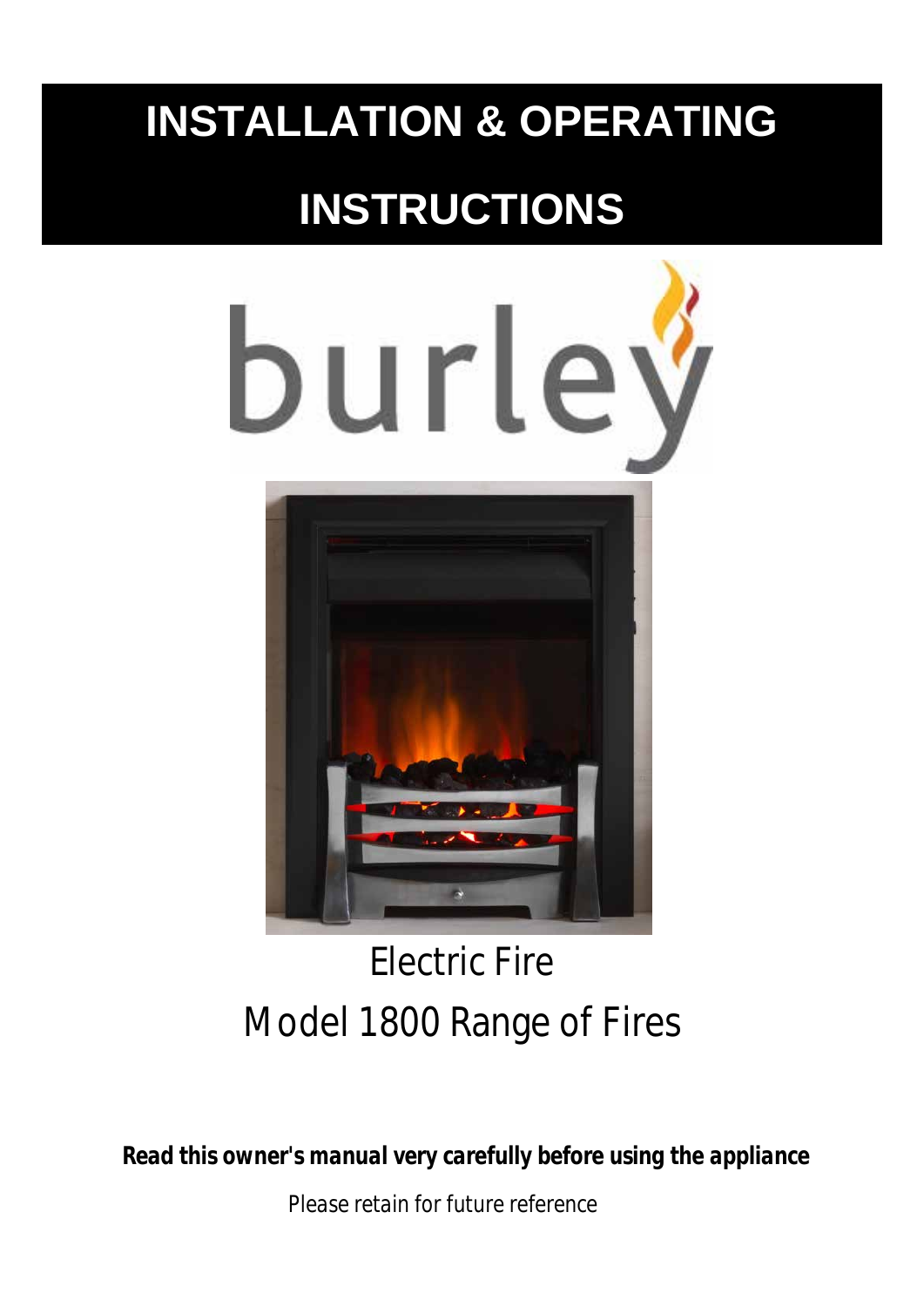| Model number:     |   |
|-------------------|---|
| Date of purchase: | . |
| Customer's name:  |   |
| Name of retailer: |   |
| Contact details:  |   |
|                   |   |
| Phone number:     |   |

Retailer's stamp: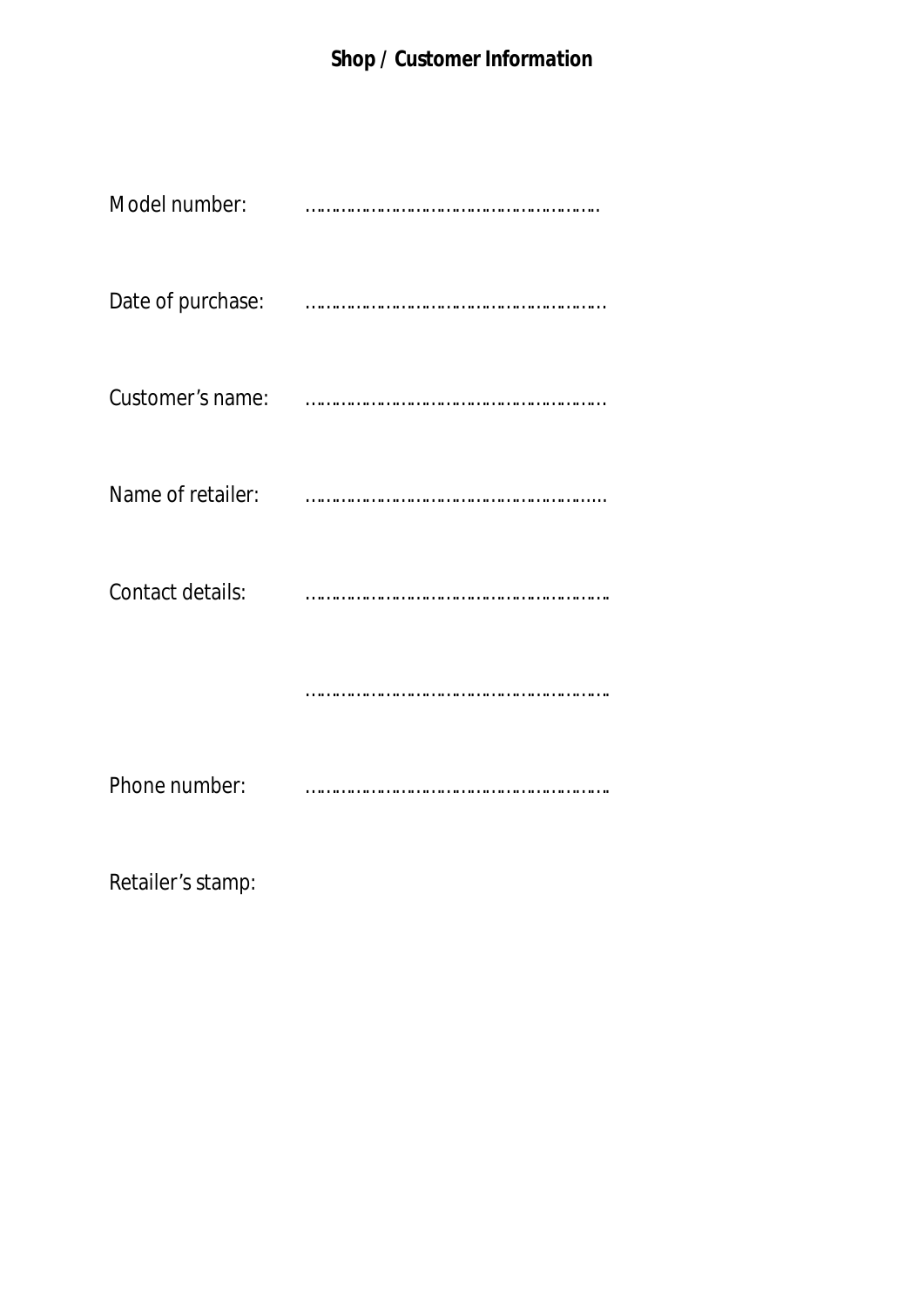#### **INSTRUCTIONS FOR USE**

IMPORTANT: It is important to read these instructions carefully before using the appliance for the first time. Keep the instructions safe so that you can refer to them later if necessary.

#### **Important Instructions:**

Only use the appliance in accordance with these instructions, it cannot be used for any other purpose. When using electrical appliances basic precautions should always be followed to reduce the risk of fire, electric shock and injury to persons.

- 1) Read all instructions before using this appliance.
- 2) Do not install the appliance in front of an open chimney or flue. Fires installed into open chimneys can cause the hot air to be drawn back into the fire causing the element to cut out.
- 3) This appliance is hot when in use. To avoid burning, do not touch hot surfaces. Keep combustible materials, such as furniture, pillows, bedding, papers, clothes, and curtains at least 1m from the front of the appliance and keep them away from the sides and rear. Be aware of curtains etc being blown towards the appliance.
- 4) In order to avoid overheating, do not cover the appliance.
- 5) This appliance is not intended for use in bathrooms, laundry areas and similar indoor locations. Never locate appliance where it may fall into a bathtub or other water container.
- 6) Do not locate immediately below an electrical socket.
- 7) Do not run cable under carpeting. Do not cover cable with throw rugs, runners, or similar coverings. Arrange cable away from traffic areas or where it could be tripped over.
- 8) Do not insert or allow foreign objects to enter any ventilation or exhaust opening as this may cause an electric shock, fire, or damage the appliance.
- 9) To prevent a possible fire, do not block air intakes or exhaust in any manner. Do not use on soft surfaces, like a bed or carpet, where openings may become blocked.
- 10) This appliance has hot and arcing or sparking parts inside. Do not use it in areas where gasoline or flammable liquids are used or stored.
- 11) DANGER- high temperatures may be generated under certain abnormal conditions. Do not partially or fully cover or obstruct the front of this appliance.
- 12) Do not operate any appliance with a damaged cable or plug, or after the appliance malfunctions, or has been dropped or damaged in any manner. Always return the appliance to a qualified electrician for examination and repair before re-use.
- 13) Do not use outdoors.
- 14) CAUTION: In order to avoid a hazard due to inadvertent resetting of the thermal cut-out, this appliance must not be supplied through an external switching device, such as a timer, or connected to a circuit that is regularly switched on and off by the mains power.
- 15) CAUTION: Some parts of this product can become very hot and cause burns. Particular attention has to be given where children and vulnerable people are present or whenever the appliance is left operating and unattended. Always use an approved fixed fireguard.
- 16) Children and people requiring supervision should not be allowed to operate the appliance. Never leave them unattended near the appliance.
- 17) Always unplug appliance when not in use.
- 18) To disconnect appliance, turn controls to off, then remove plug from the mains power.
- 19) This appliance has no user serviceable parts. All repairs and servicing must only be carried out by a qualified electrician.
- 20) Never attach the appliance to an extension lead.
- 21) In case of malfunction, disconnect the appliance from the electricity supply immediately.
- 22) Be responsible with packaging, plastic wrapping can be lethal to children.
- 23) Use this appliance only as described in this manual. Any other use not recommended by the manufacturer may cause fire, electric shock, or injury to persons.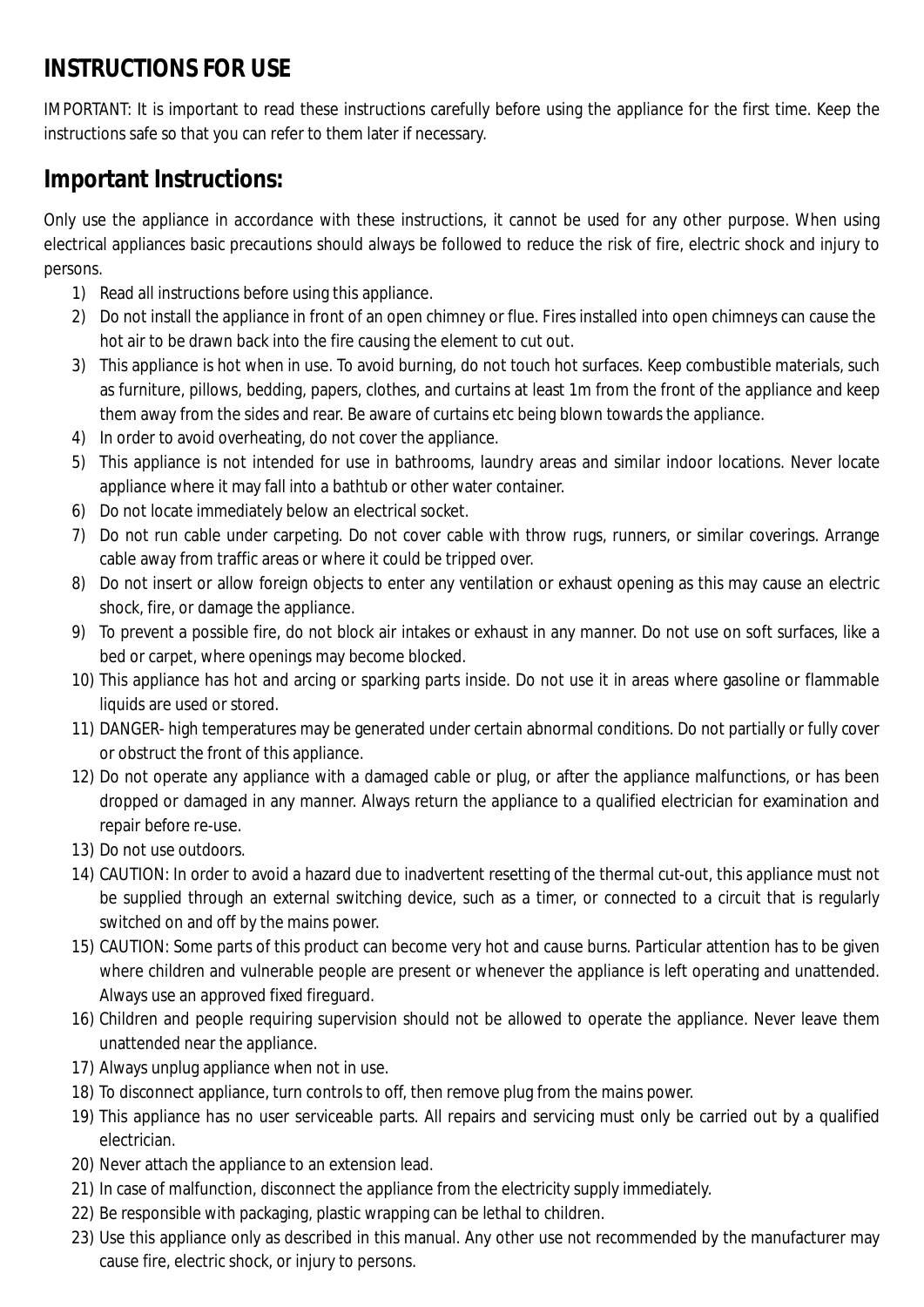

## **Unpacking and installing the appliance**

Open the packaging carefully and remove the appliance. Keep the original packaging for future transport.

The mains cable, plugs into the socket on the under-right hand side of the back of the trim. Never use an extension lead. Take the mains cable through one of the cut outs at the sides or rear, ensuring that it is not trapped. The mains cable must remain at the back of the appliance and must not be in contact with any hot elements.

### **Assembling the appliance**

The appliance has been supplied with washed coal to create a realistic looking fuel bed, should you prefer to add a small amount of sticks, pine cones or shells to enhance the appearance this is acceptable although nothing should extend higher than 50mm up the screen. See the pictures below.





- Lay the fire on its back and place approximately 30 pieces of coal of varying sizes carefully on the mirrored screen where it meets the orange coloured shell. Do not allow the coal to go near to the top of the screen where pieces could fall in and obstruct the fan.
- Carefully unpack the glass screen and slide it in the gap beneath the canopy.
- Once it is sufficiently inserted rest the lower edge of the glass on the coal.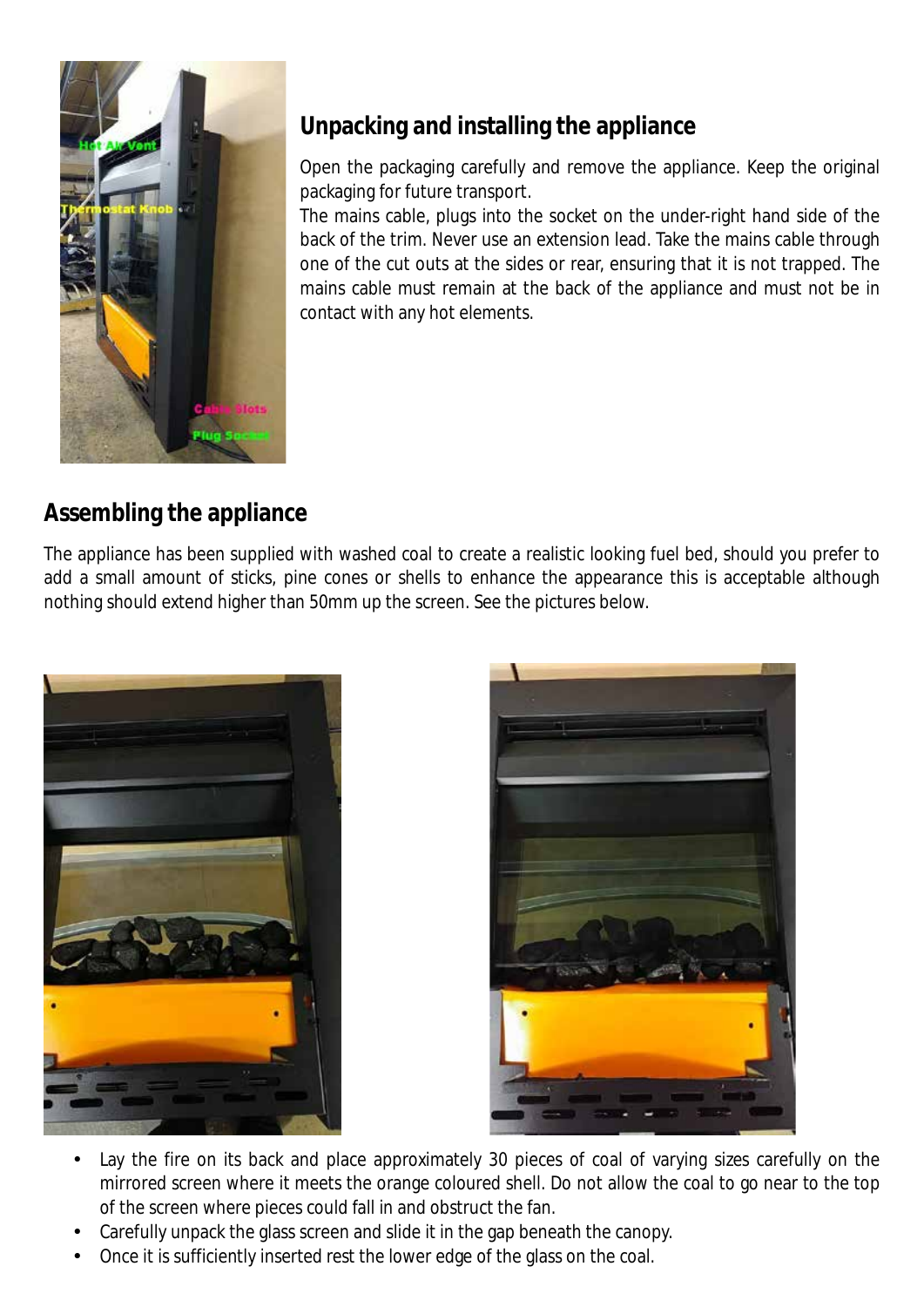Holding the glass in place, carefully stand the appliance up.



- Adjust the position of the glass so it sits in front of the stops near the front of the orange shell.
- Holding the glass, gently tip the appliance forward and shake a little to distribute the coals behind the glass evenly across the orange shell.
- Using the small tool included, carefully lift the glass and move it forward so that it sits in front of the glass stop.
- Secure the appliance as below.

#### **Securing the appliance**

For stability you must fix the fire into position using the fixing kit. This is to ensure that the appliance will not fall forward. It is not usually necessary to have the wire taut.

Using the supplied rawlplug, attach the eye-bolt to the wall or the back of the fireplace behind the fire. Ensure that you are not drilling or screwing into a cable or pipe. If you are not qualified to carry out this task hire a professional.

Slacken the screw (with the washer on it) on the top of the fire – see diagram. Wrap one end of the wire half way around the screw and tighten so the wire is trapped between the washer and the chassis. Now pass the other end of the wire through the eye bolt. Slacken the other fixing screw on the top of the fire, position the fire then pull the wire through to take up the slack. Wrap the wire half way around the screw and tighten to trap the wire between the washer and the chassis. Check the fixing by tipping the fire forwards and giving it a small tug to ensure that it is secured.



#### **Fixing the trim and front**

- Trims. The fabricated trims are held on by magnets, one each side at the top and one each side at the bottom. The cast trims are held on by clipping over the hooks on the top front of the appliance and screwing the fixing screws into the bottom of the trim.
- Fronts. The screws on the back of the decorative front hook into the keyhole slots on the front of the appliance below the glass screen. If necessary bend down the coal retaining plate on the front of the appliance.
- Place more of the coal behind the cast front and arrange to partially obstruct the orange shell.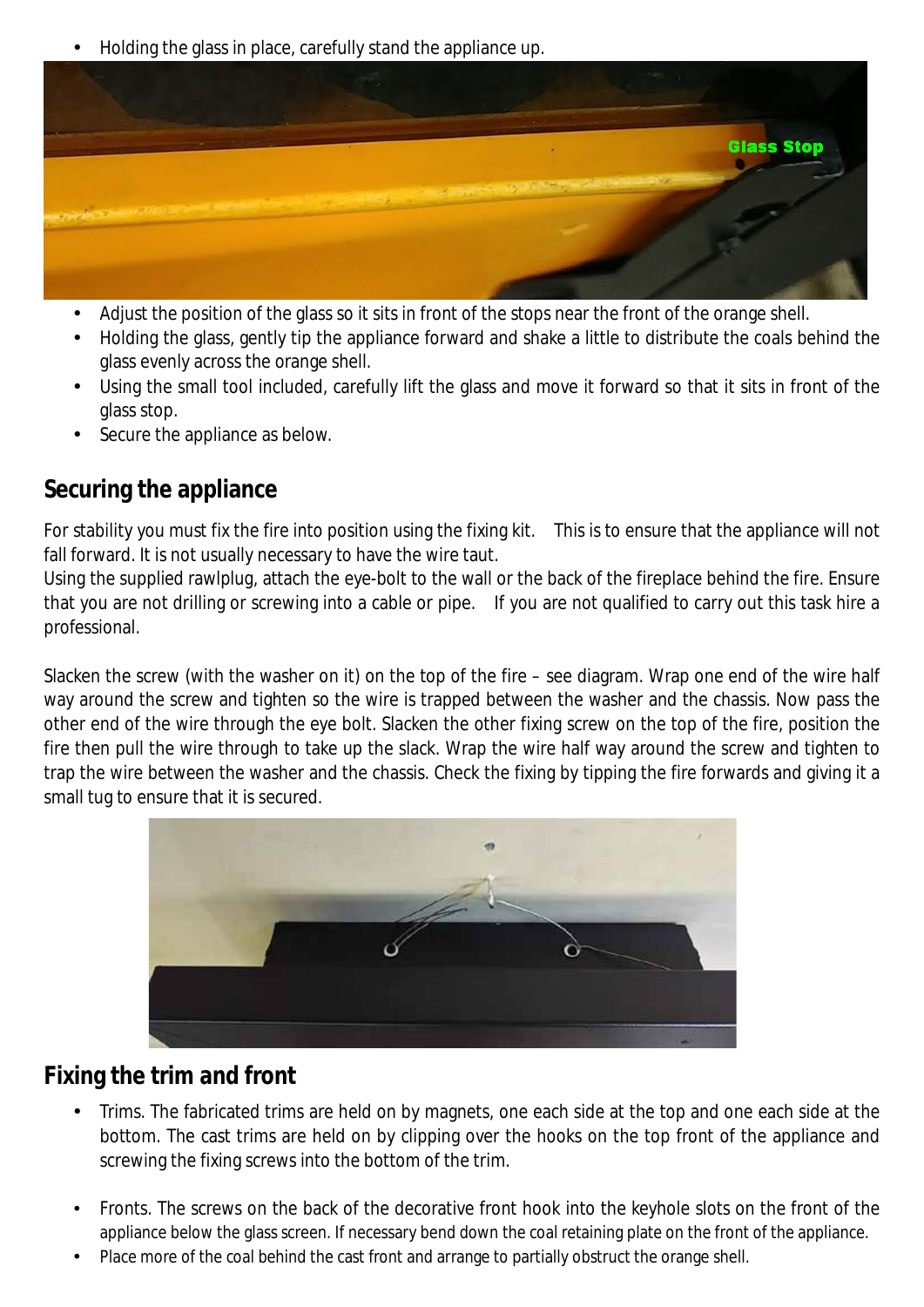## **To operate the appliance**

Once the appliance has been securely fixed as above, plug the appliance into a 13amp wall socket. This must be a mains socket, not a socket intended for lighting.

- Pressing the top switch will turn on the main flame effect.
- Pressing the middle switch will cause the flickering flame effect under the coal bed to come on. If the switch is turned off and back on again the quick flickering will become a slow pulsing light, if the switch is turned off and on again the pulsing will cease and the light will stay on constantly, turning the switch off and on again will take it back to a flickering effect. When the fire is turned on it always starts with the flickering effect. The first two switches will operate independently so you can have just the flame effect, just the flickering effect, or both.
- The lower switch turns on the heater, the heater will ONLY work when the first switch is turned on. With the first switch on, press the lower switch and turn the thermostat dial in a clockwise direction to maximum, the heater will come on.

### **Thermostat.**

The thermostat automatically turns the heater on and off according to room temperature. To set it, leave it fully on, and when the room reaches the desired temperature, slowly turn it anti-clockwise until the heater clicks off. It will then maintain this temperature by modulating on and off as the room cools and warms. The thermostat turns the heater completely on or off. You do not get 70% of the heat on number 7 and 30% on number 3.

## **Cleaning the exterior of the appliance**

Before cleaning the appliance, disconnect it from the socket and leave to cool. You can clean the exterior of the appliance with a soft, damp cloth. **Do not use cleaning or polishing products.**



**Measurements (excluding trim and front)** Units: mm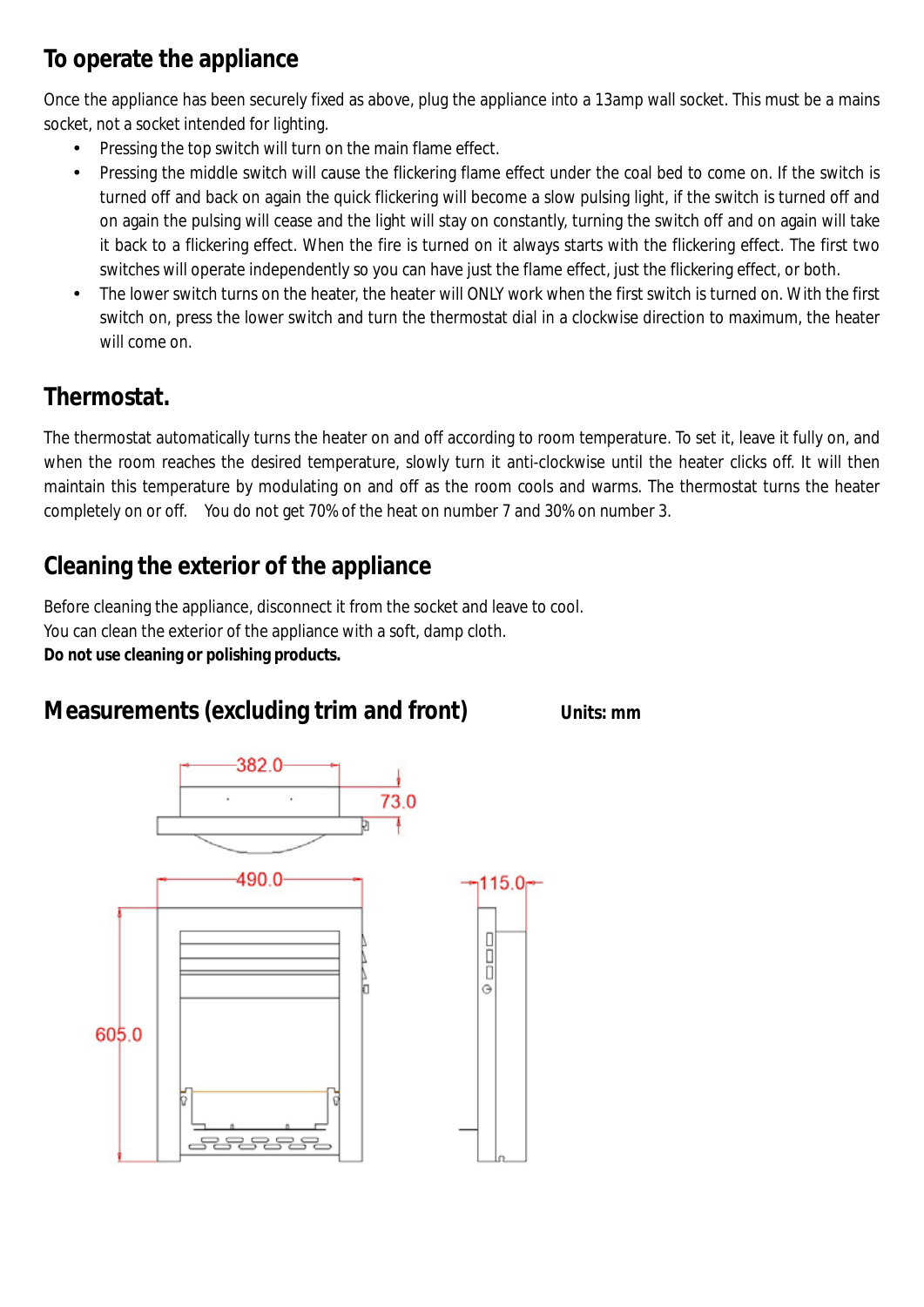#### **Technical data: Models 1800**

| Rated Frequency: | 50Hz                                                                        |
|------------------|-----------------------------------------------------------------------------|
|                  | Rated power usage: 25W flame and light (approximately 0.35 pence per hour*) |
|                  | 1225W heat, flame and light (approximately 17 pence per hour*)              |
| Rated Voltage:   | 230V                                                                        |
| Lights:          | High efficiency low energy LED units.                                       |

\*Based on 14pence per kWh

### **Diagram of the electrical circuits**



#### **Troubleshooting:**

If you suspect the fire is not operating correctly carry out the following procedure:

1) Plug the fire directly into a 13 amp wall socket, not into an extension lead or a fused spur. Check the socket works and is suitable for a high powered appliance by first plugging in a kettle and boiling some water. (If the circuit is tripping then a small appliance such as a table lamp might not trip the mains circuit).

2) Ensure the lead is firmly plugged into the fire. Turn the top switch on, this should start the flame effect. If this switch is not on, the heater will NOT work.

3) Press the second switch, the flickering flame effect should start.

4) Turn the thermostat all the way up clockwise to maximum, press the third switch; the fan heater should come on. THE FIRST SWITCH MUST BE ON.

#### **Diagnosis:**

With the first switch only:

- Light comes on but flame doesn't The flame fan may need cleaning or replacing or it could be obstructed.
- Light does not come on but the flame fan is working The LED driver may need replacing.